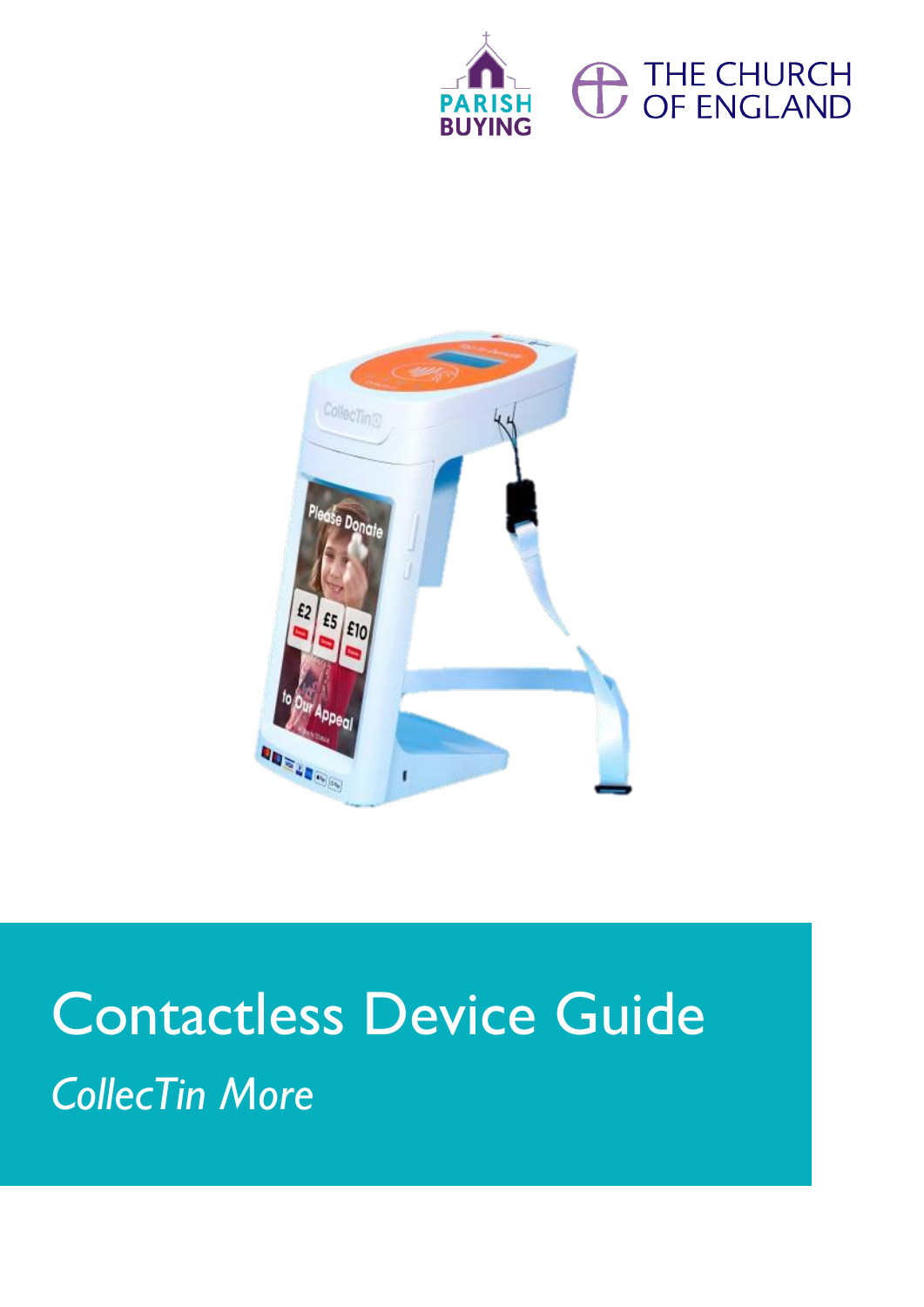### **Contents**

| <b>• Overview</b>                              | p. 3  |
|------------------------------------------------|-------|
| • Quick start guide                            | p. 4  |
| • Setting up a campaign in Give A Little       | p. 5  |
| • Give A Little reporting                      | p. 7  |
| • Claiming Gift Aid on contactless donations   | p. 8  |
| • SumUp                                        | p. 9  |
| • Top tips for receiving contactless donations | p. 10 |
| • FAQs                                         | p. 11 |
| • Support                                      | p. 12 |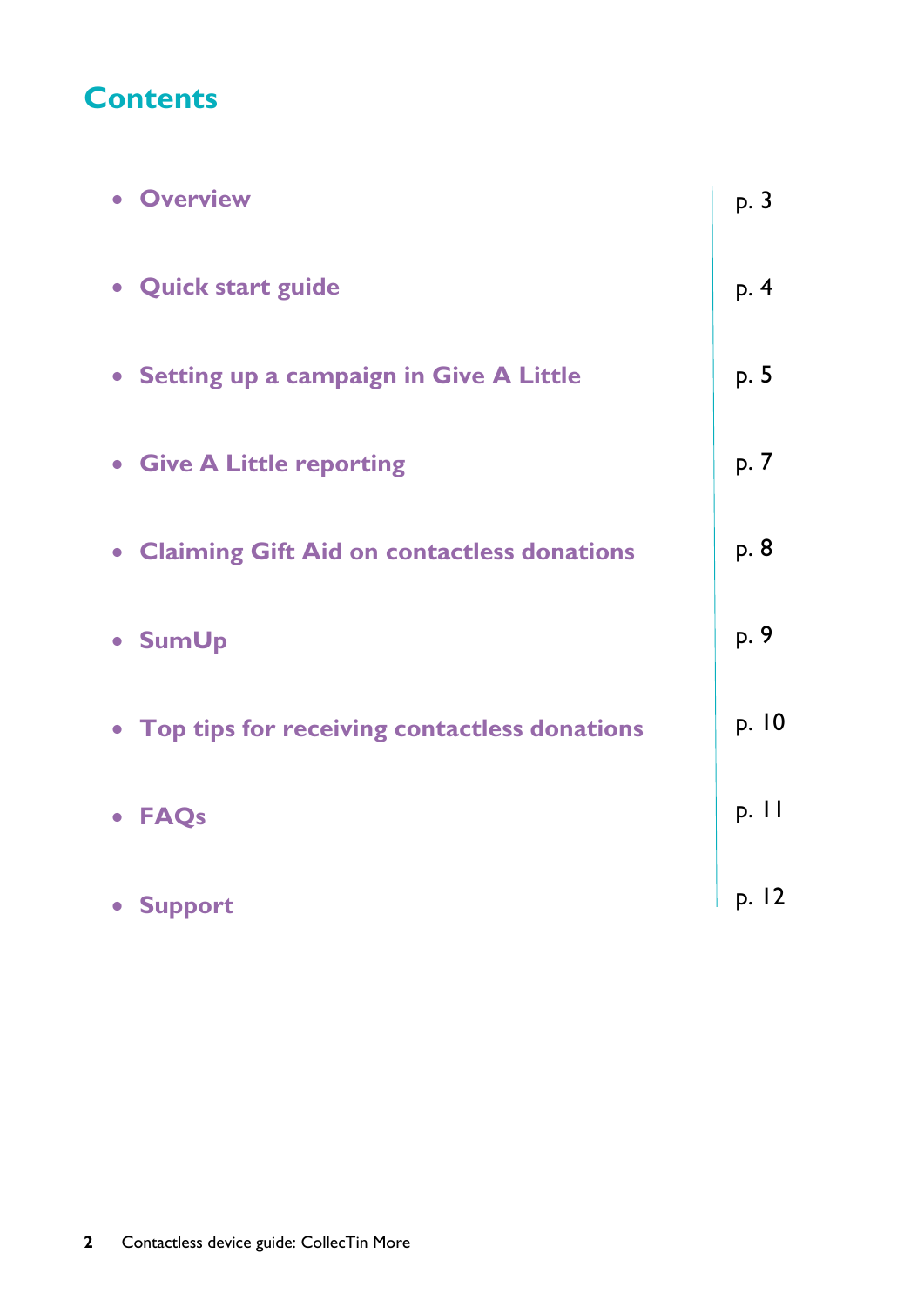## **Overview**

### **Understanding CollecTin, SumUp, and Give A Little**

The CollecTin More works by combining different component parts: CollecTin provide the hardware, Give A Little provide the software (a donations app pre-installed on the device tablet), and SumUp provide your merchant account (a bit like a bank account; SumUp is the company that processes payments and deposits funds into your church's bank account).



### **Connectivity required**

The CollecTin More requires internet connection at the point of making a donation, therefore it must either be connected to WiFi or use mobile data if relying on a SIM card.

### **Setting up a SumUp account**

You will need a SumUp account before you can start using the device. You can create an account by visiting <https://parishbuying.org.uk/categories/giving-and-payments/online-giving> and following the steps there.

### **Transaction & software fees**

SumUp's transactions fees are 1.1–1.3% for in person transactions, and 1.95% for donations made online. These rates have been specially agreed for Parish Buying members and are more competitive than SumUp's commercially available rates. Give A Little Premium membership is currently provided free of charge to Parish Buying members; should this change in the future, you can choose to drop down to the Basic membership, which is free (NB: there is an annual donations cap of £1000 for the Basic membership).

### **Leaving for unattended use**

The CollecTin More can be secured using the secure mount. You can either secure the mount by attaching to a wall or by fixing it through the base to a tabletop. We would recommend plugging it into the mains when docked in the mount.

### **Battery life**

When being used portably, the battery life is about 5–6 hours. Spare batteries can be purchased from CollecTin's website.

### **Looking after your device**

The device should not be left on for extended periods of time, such as overnight.

**3** Contactless device guide: CollecTin More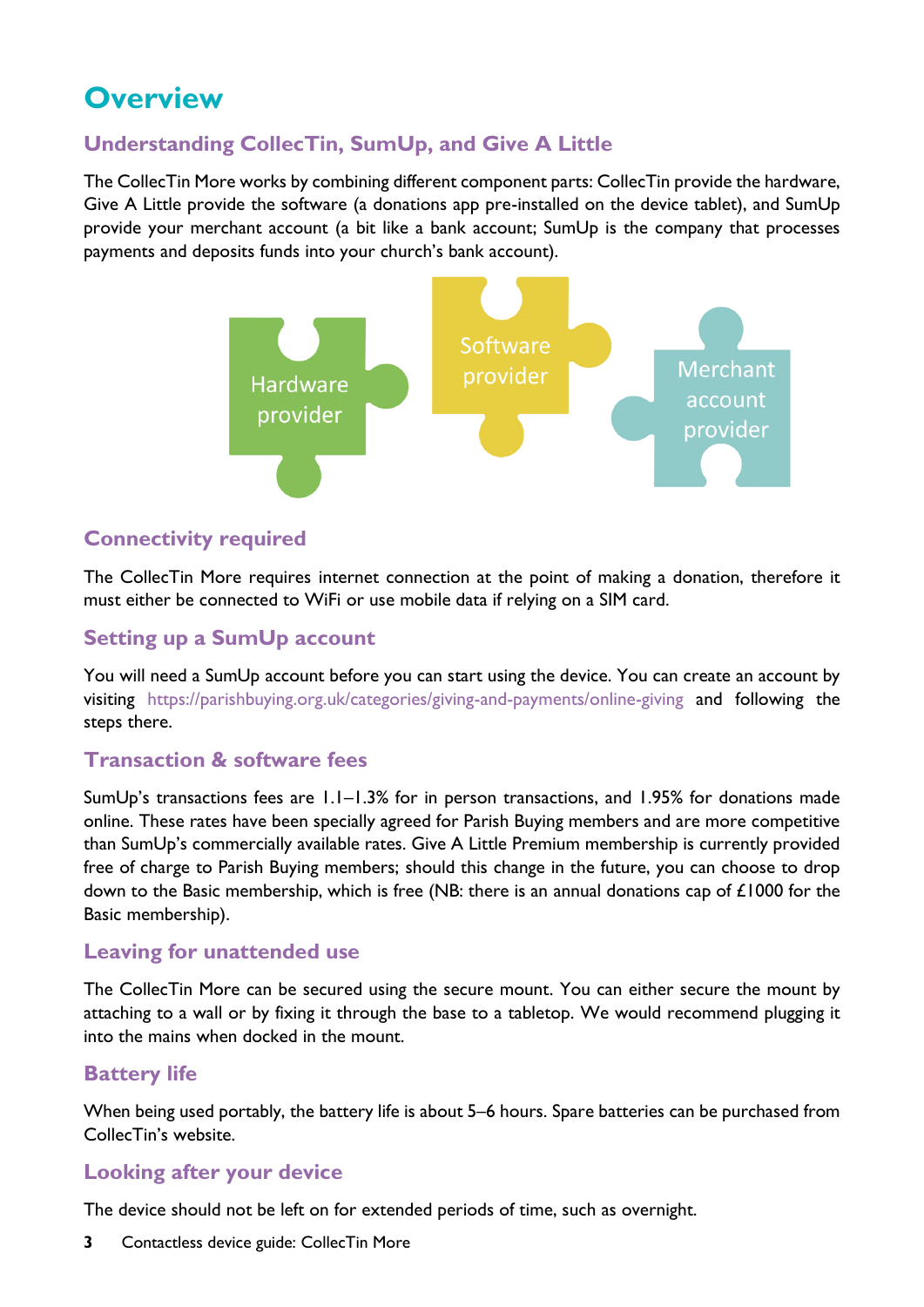# **Quick Start Guide**

### **Step 1: Charge**

The device should arrive with enough battery to get it started, but we advise that you check it is fully charged before using it. Please note that when the battery is fully drained, it may require 10 minutes of charging before it will be able to switch back on again. The USB cable charges both the SumUp reader and the screen; if it looks like one is not charging, check under the lid that the card reader is properly connected.

### **Step 2: Create an 'app campaign'**

An 'app campaign' refers to how you want the donation screen to look on your device. This means you can tailor the amounts and number of donation options, as well as customise the screen with images or different colours to the default settings. You can have multiple app campaigns, which allows you to tailor the giving ask depending on the context in which the device is being used e.g., you might have a campaign for general giving, and another specifically for a wedding. See p. 5 for step-by-step instructions for setting up a campaign.

### **Step 3: Switch the device on**

Switch on the device by pressing the smaller button on the right-hand side of the device, holding until the screen lights up. The card reader should automatically switch on.

### **Step 4: Get connected**

The device will take a moment to wake up; you'll know it's ready when you see a screen that has a small Give A Little icon towards the bottom of the screen. Tap on the cog in the bottom right-hand corner, then 'Network & Internet', and finally 'WiFi' where you can select the network you wish to connect to. Once connected, tap on the arrow in the bottom left-hand corner to go back.

If you are using mobile data via a SIM card to connect to the internet, ensure that the SIM card is activated and that 'Roaming' is switched on under 'Mobile Network' in the settings menu.

### **Step 5: Login**

Once back to the initial screen, tap on the Give A Little app icon, and login using your SumUp details. From here, swipe in from the left to bring up the Give A Little menu, tap on 'Campaigns', and select the campaign that you would like to use.

### **Step 5: Accept donations**

To make a donation, select an amount and then tap your card on the card reader (located under the lid) as prompted. The card reader will illuminate along the bottom and beep when a successful payment has been made, and you will be presented with a 'Thank You' message on screen. The CollecTin accepts contactless donations from  $E1$  upwards. For donations that exceed the contactless limit, a card can be inserted into the card reader by lifting the lid so that the payment can be made using chip & pin.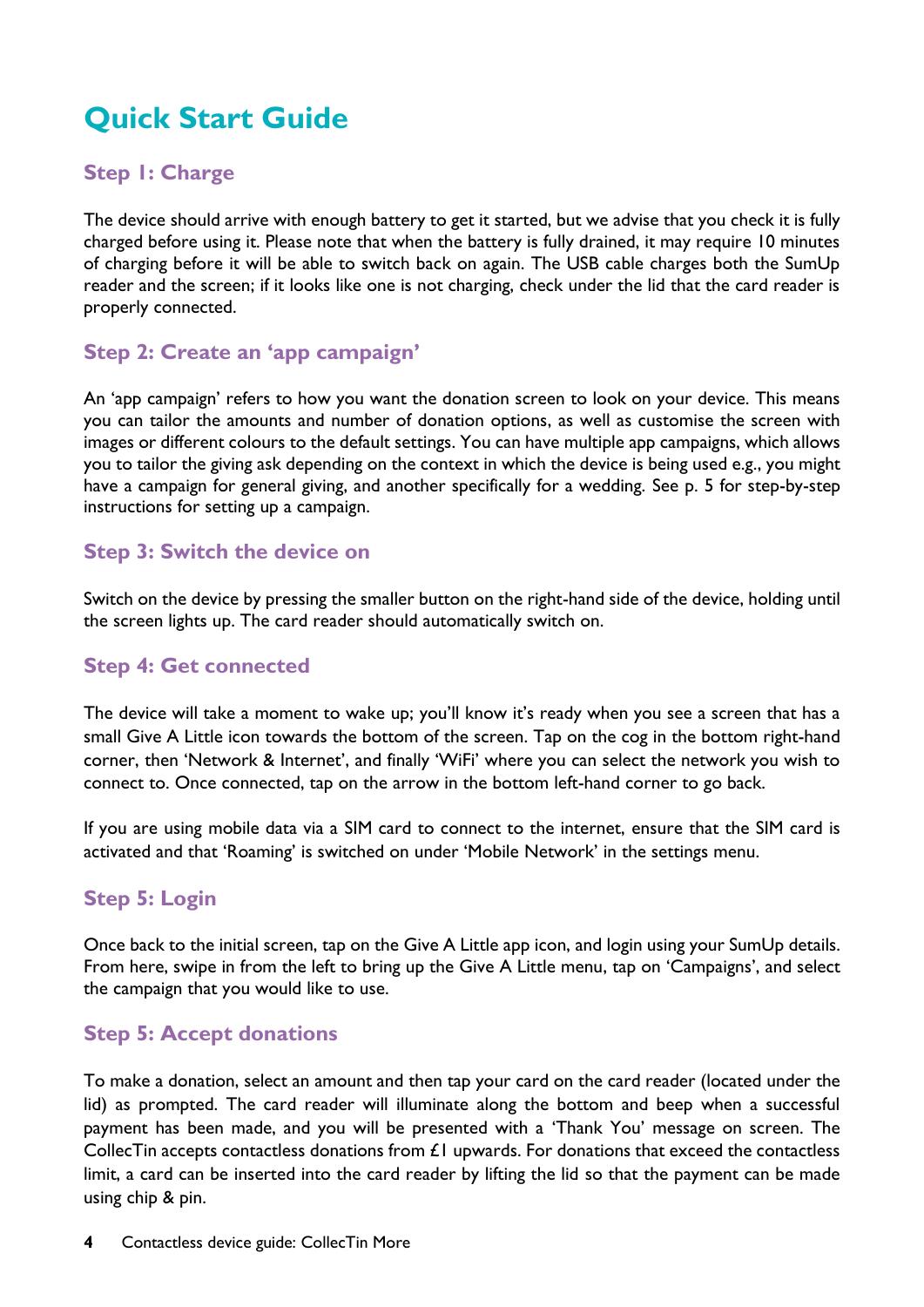# **Setting up a Campaign in Give a Little**

Once logged in to Give A Little (www[.givealittle.co/](http://www.givealittle.co/)parishbuying), click on 'Campaigns'. Click on 'Add new' in the top right-hand corner.



**Lists of app campaigns** 

Select 'app campaign' and then 'Next'. Here you can choose a layout: there are four options for how you want your campaign layout to look, with the 'Banner' and 'Background' options allowing you to include images, or select 'Campaign colours' to choose a plain colour background. *NB: you won't be able to change the campaign layout once you finish setting up your campaign, so it is worth thinking about whether you want to include an image or not at this stage.*



Next, you will see a range of options for adding text and changing the default colour settings. Once you're happy with how you have customised the look of your campaign, click 'Next'.

Now you can choose what amounts you want to suggest for donation, how many, and also whether to offer an option for the donor to choose their own donation amount (usually worthwhile).

Once you have completed this section, you will be asked if you wish to capture Gift Aid details (see p. 8 for more information about contactless donations and Gift Aid).

Finally, you can customise the thank you message shown to donors once they have made a donation. There is also the option to offer donors a receipt.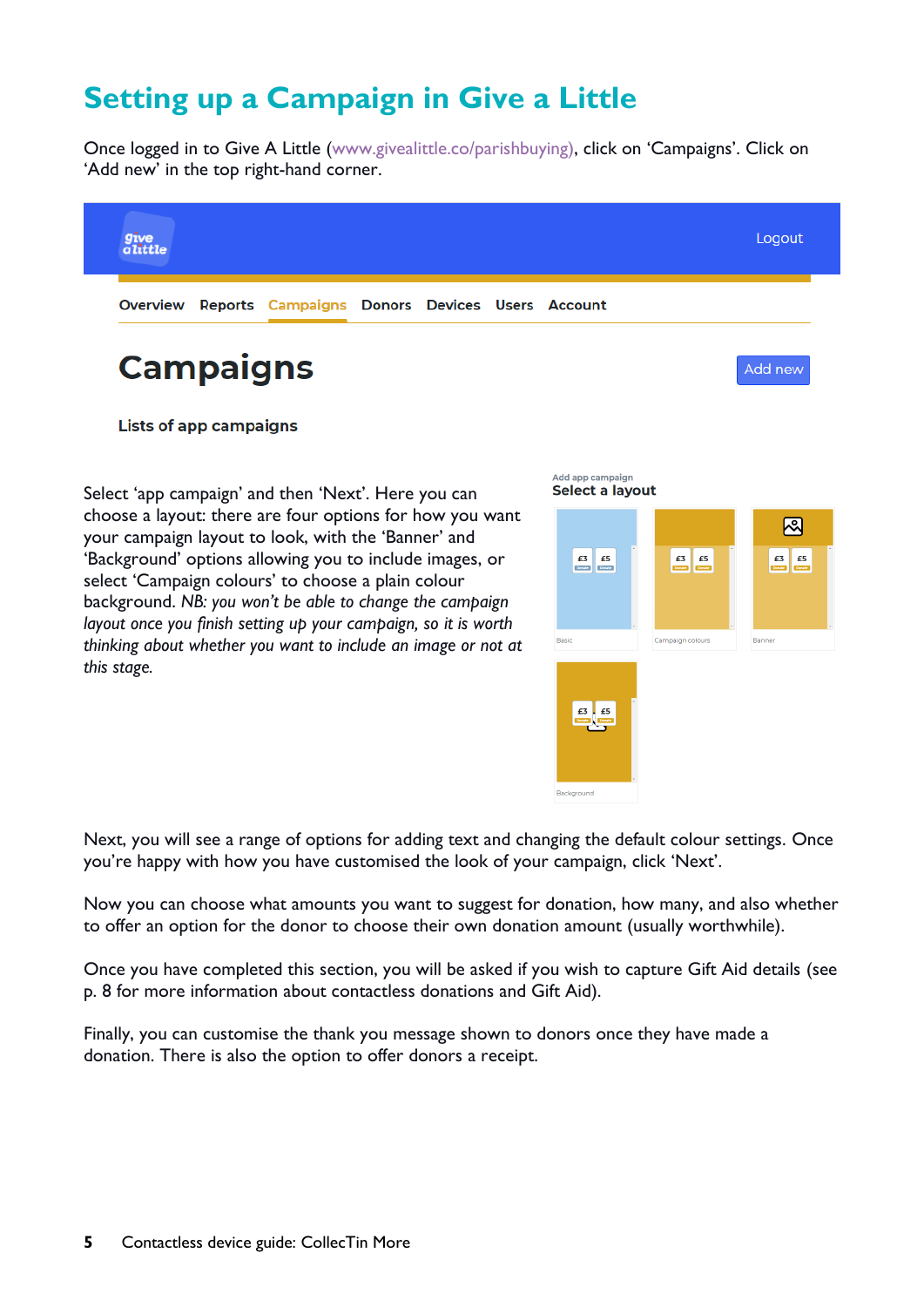When you click 'Next', you be able to give your campaign a name and then you will be prompted to click 'Save'. This will then take you to a summary screen where you can see all the decisions you have made about the campaign and a preview on the right-hand side.

| giving                                            | <b>Christ Church general</b>                   |        | Delete                                         |
|---------------------------------------------------|------------------------------------------------|--------|------------------------------------------------|
| <b>Template</b>                                   | Campaign colours                               |        | Christ Church                                  |
| <b>Name</b>                                       | Christ Church general<br>aivina                | Change | Give now to support the<br>work of our church. |
| <b>Heading</b>                                    | <b>Christ Church</b>                           | Change |                                                |
| <b>Message</b>                                    | Give now to support the<br>work of our church. | Change | £5<br>£10<br>Donate<br><b>Donate</b>           |
| <b>Primary colour</b>                             | #335991                                        | Change | £20<br>£30                                     |
| <b>Accent colour</b>                              | #00a7a7                                        | Change | Donate<br>Donate                               |
| <b>Donation</b><br>amounts                        | F5<br>f10<br>f20<br>£30                        | Change | Choose your own amount                         |
| <b>Show "Choose</b><br>your own<br>amount" button | Yes                                            | Change | Thank you for                                  |
| <b>Button position</b>                            | Middle                                         | Change | supporting Christ<br>Church!                   |
|                                                   |                                                |        |                                                |

Overview Reports Campaigns Donors Devices Users Account

▲ All campaigns

Your app campaign is now successfully set up and if you click on the 'Campaigns' tab on the top of the screen, you will see your new app campaign listed under 'App campaigns'. Now when you log into the Give A Little app on your device, you can pick from the available app campaigns and load the one you want to be displayed.

### **Other Campaign Types**

A 'web campaign' functions as an online giving page: creating a web campaign generates a URL that you can direct givers to either using with the link itself or by using a QR code (see the 'Download QR code' option visible next to a web campaign title). The main difference between setting up an app and web campaign is that on the final screen when creating a web campaign, you will then need to click 'Publish', at the top right of the page to make your campaign page live, whereas you would click 'Save' for app campaigns.

When you have more than one app or web campaign, you can create lists (see right for an example). Lists display different campaign titles on the same page, giving the donor the option to choose which campaign to donate to. This can be useful if e.g., you have a general giving campaign, but you are also fundraising for a specific project.

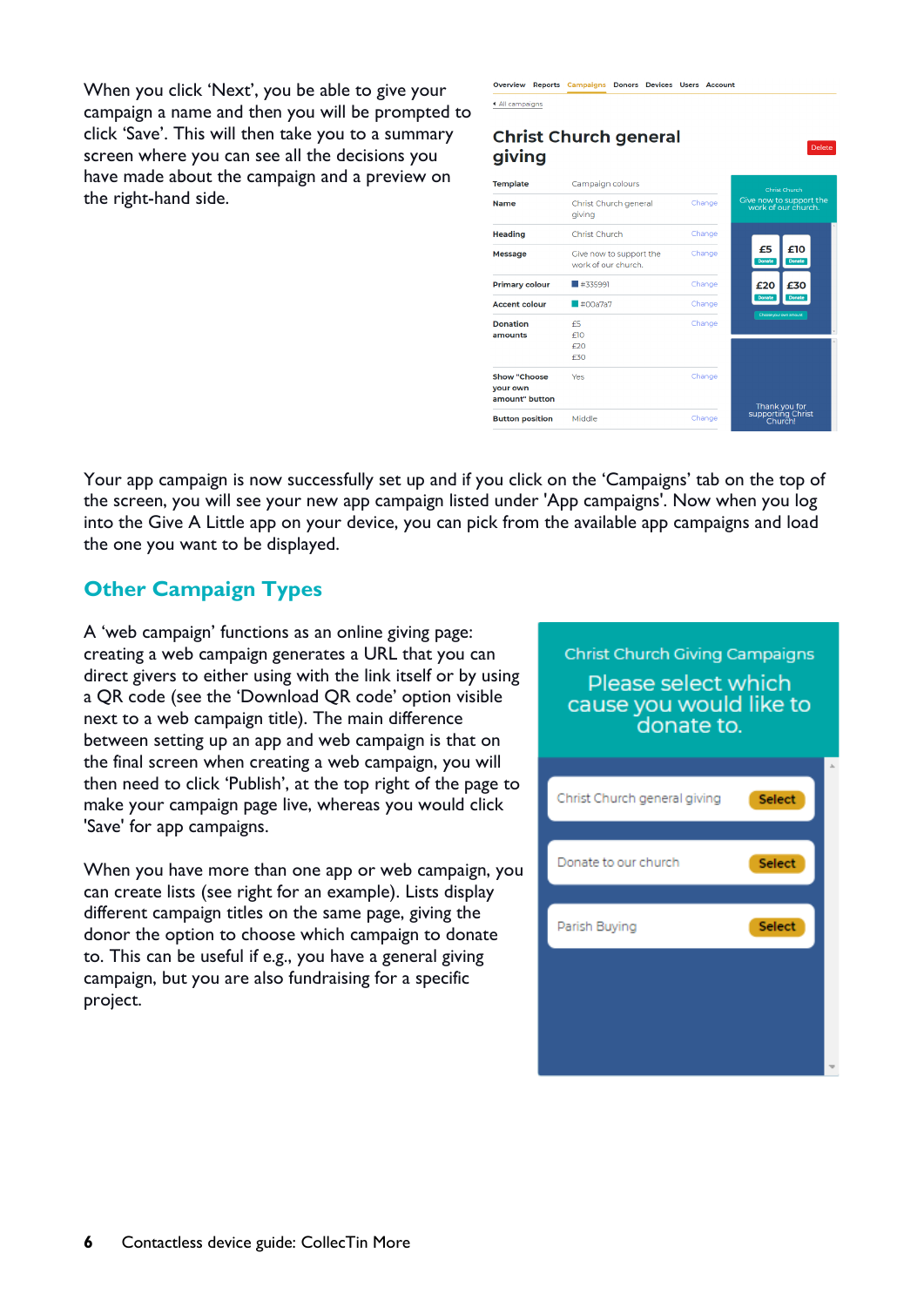# **Give A Little Reporting**

### **Campaigns**

All donations are reported via the Give A Little online portal, available to your account holder. Give A Little provide reporting on the following:

- Time and date of donation.
- Campaign totals (see how much you have raised for different campaigns).
- Name of donor, where a Gift Aid declaration has been made.

| $g_{\text{ive}}$<br>$a$ little                          |                            | Logout         |
|---------------------------------------------------------|----------------------------|----------------|
| Overview Reports Campaigns Donors Devices Users Billing |                            |                |
| Campaigns Users Gift Aid<br>Payouts                     |                            |                |
| <b>Campaigns</b>                                        |                            |                |
| 3 January, 2021<br>to                                   | 8 June, 2021               |                |
| Show by number of donations                             |                            |                |
| <b>Value of donations</b>                               |                            |                |
| £4.00<br>Passbox                                        |                            |                |
| Online                                                  |                            | £50.00         |
| $\frac{1}{8}$<br>12<br>16<br>$\ddot{\mathbf{o}}$<br>z.  | 20<br>36<br>24<br>28<br>32 | 48<br>40<br>44 |

The portal produces a spreadsheet (.csv) that you can download, containing each individual donation and the information related to it, which you can download by following these steps:

- 1. Click 'Reports' in the banner across the top of the screen.
- 2. Select a date range for which you would like to produce reporting for.
- 3. Click 'Export full report' at the bottom of the screen.

### **Gift Aid Reporting**

Give A Little also produce Gift Aid reports for you in an HMRC-friendly format, where your contactless device has collected Gift Aid declarations. To access these, follow these steps:

- 1. Click 'Reports' in the banner across the top of the screen.
- 2. Click 'Gift Aid' in the sub-banner across the top of the screen, under 'Reports'.
- 3. Select a date range for which you would like to produce reporting for.
- 4. Click 'Export for HMRC' at the bottom of the screen.

Please practice good data-handling by keeping these reports containing donors' personal details secure. Where appropriate, you could use this information to write a thank you note to those who have given.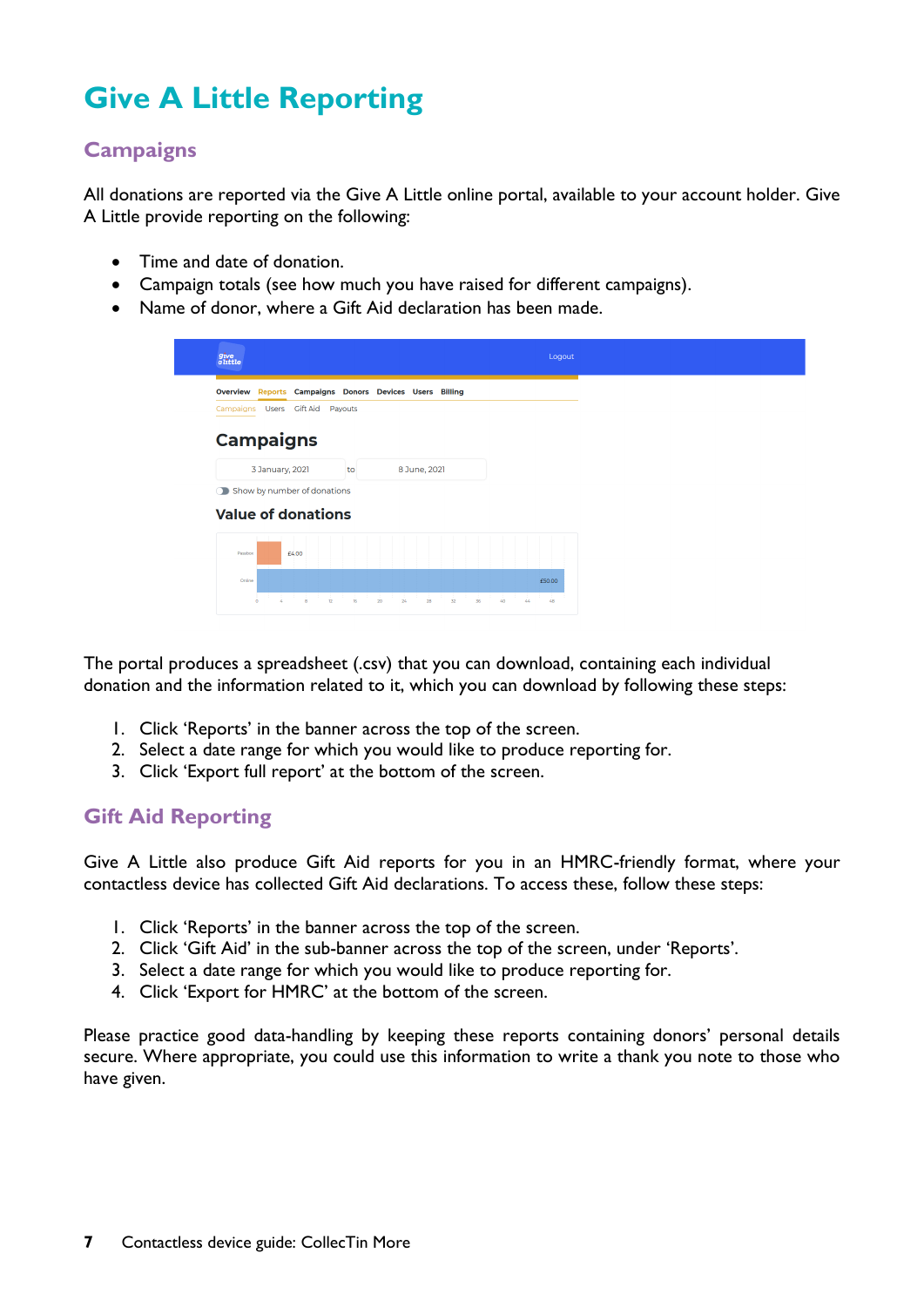# **Claiming Gift Aid on Contactless Donations**

### **Gift Aid Small Donations Scheme (GASDS)**

Contactless donations of £30 and under qualify for the Gift Aid Small Donations Scheme (GASDS), which you do not need Gift Aid declarations for. The reporting provided by Give A Little is sufficient to claim GASDS.

To claim GASDS on contactless donations, you must be able to supply evidence of:

- When donations were collected.
- Where donations were given—you must be able to supply evidence that collections were taken at gatherings of at least 10 people if you are claiming under the community buildings rules.

Please note that you can claim up to £2,000 a year through GASDS (i.e., from £8,000 of cash and contactless donations in total). Beyond that, you will need declarations to claim Gift Aid. The maximum amount of GASDS you can claim is 10 times the total amount of Gift Aid donations you have claimed in that tax year.

### **Gift Aid Declarations**

For gifts outside of GASDS, you can claim Gift Aid if you have captured a declaration. This can either be done on-screen, if you have the campaign functionality switched on, or by using a paper form. If the latter, you will need to capture the date, time, and amount of the gift in order to make a claim. For more information about gift aid, see the advice available on the Church of England [website](https://www.churchofengland.org/resources/building-generous-church/enabling-giving/giving-mechanisms/gift-aid) [\(https://www.churchofengland.org/resources/building-generous-church/enabling-giving/giving](https://www.churchofengland.org/resources/building-generous-church/enabling-giving/giving-mechanisms/gift-aid)[mechanisms/gift-aid\)](https://www.churchofengland.org/resources/building-generous-church/enabling-giving/giving-mechanisms/gift-aid).

Gift Aid can be claimed on the whole amount donated, rather than the amount you receive less transactions fees.

### **Gift Aid & Sales**

You cannot claim Gift Aid on any sales (in any situation where money is exchanged for goods or services, such as hall hire or banns fees). This also excludes any money received for raffles, tombola, or fundraising sales.

With regards to coffee mornings specifically, you can claim Gift Aid or GASDS under the condition that the donation is optional, not an enforced price. In September 2018, government guidance was updated on bake sales and coffee mornings to state that, 'If you ask people to make a donation and offer them a coffee or cake, you could be making 25 per cent more on the funds you raise'.

If you wish to take card payments, we advise you to buy a separate SumUp card reader (available for £19 through Parish Buying). Download the SumUp app on a separate phone or tablet, pair with the reader, and process payments this way. This ensures you keep donations separate to payments, so there is no confusion about what is eligible for GASDS/Gift Aid and what is not.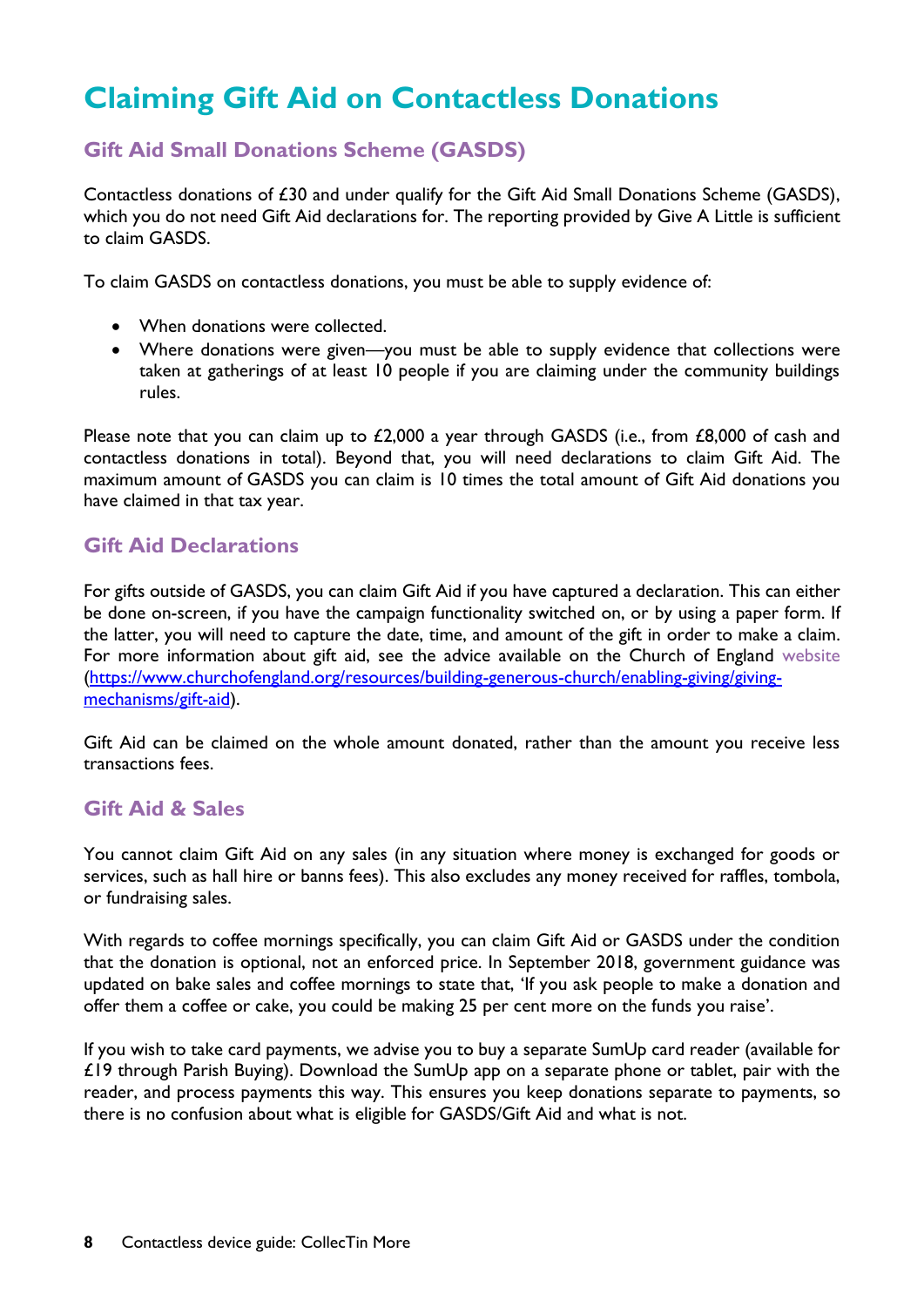# **SumUp**

### **Reporting**

All donations are also reported within the SumUp online portal. Through SumUp's portal, you can download reports in .csv or .xls format.

SumUp provide reporting on the following:

- Time and date of donation.
- Which campaign donations were received through ('Description' in spreadsheets).
- Fees deducted.
- Date of settlement ('Payout date').

| f+                               | Refer a friend, get rewarded<br>Click here to find out more                                          |                                    |                                                                                                           |  |
|----------------------------------|------------------------------------------------------------------------------------------------------|------------------------------------|-----------------------------------------------------------------------------------------------------------|--|
| n Dashboard<br><b>日 Sales</b>    | <b>Dashboard</b>                                                                                     |                                    |                                                                                                           |  |
| <b>CB</b> Payouts                | <b>Total sales</b>                                                                                   |                                    |                                                                                                           |  |
| <b>ED</b> Reports                | £0.00                                                                                                | £0.00                              | £0.00                                                                                                     |  |
| <b>1<sup>9</sup></b> My Products | Today. 08/06/2021                                                                                    | This week. 07/08/2021 - 13/06/2021 | This month, 01/06/2021 - 30/06/2021                                                                       |  |
| SumUp Card                       | Average sales value                                                                                  |                                    | <b>Last payout</b>                                                                                        |  |
| 景 Sell Online                    | £0.00                                                                                                |                                    | £49,02/ F0.98 fees                                                                                        |  |
| Accounting                       | This month, 01/06/2021 - 30/06/2021                                                                  |                                    | 28/05/2021                                                                                                |  |
| <sup>1</sup> Invoices            |                                                                                                      |                                    |                                                                                                           |  |
| Raymont Links                    | See reports                                                                                          |                                    |                                                                                                           |  |
| & Profile                        | <b>New business tools</b>                                                                            |                                    |                                                                                                           |  |
| <sup>6</sup> Refer a friend      |                                                                                                      |                                    |                                                                                                           |  |
| <b>De Shop</b>                   |                                                                                                      |                                    |                                                                                                           |  |
| Support                          | 0 located<br>di sources<br>a territorio                                                              |                                    |                                                                                                           |  |
|                                  | Create involces in seconds                                                                           |                                    | <b>Start selling online</b>                                                                               |  |
| 2 sumup                          | Stand out from the crowd by creating professional invoices in seconds,<br>there are no monthly cost. |                                    | Take your bulsness online with SumUp's e-commerce platform and<br>start selling from anywhere, to anyone. |  |

To access and download reporting from SumUp, follow these steps:

- 1. Go to [sumup.me](http://www.sumup.me/) and login with your account details.
- 2. Click 'Reports' in the menu on the left-hand side.
- 3. Select a date range for which you would like to produce reporting for, via the blue button at the top left on screen.
- 4. Click on any of the report types that you would like to download, such as 'Transactions Report'.
- 5. Select which file format you would like to download the report as (.csv or .xls) and then click 'Export file'.

The SumUp reporting does not contain full information for Gift Aid claims, for which we advise using Give A Little.

### **Settlements**

The funds you raise are settled into your account by SumUp (less the transaction fees). By default, your settlements—referred to as 'payouts' by SumUp—are set to daily (every business day, excluding weekends and bank holidays). If you do not want to receive daily payouts, you also have the option of weekly or monthly, which you can change in your SumUp profile settings. Depending on your bank's settlement procedures, payments will usually take 1–3 business days from the transaction date to the day the funds appear on your bank account (if your settlement frequency is set to daily).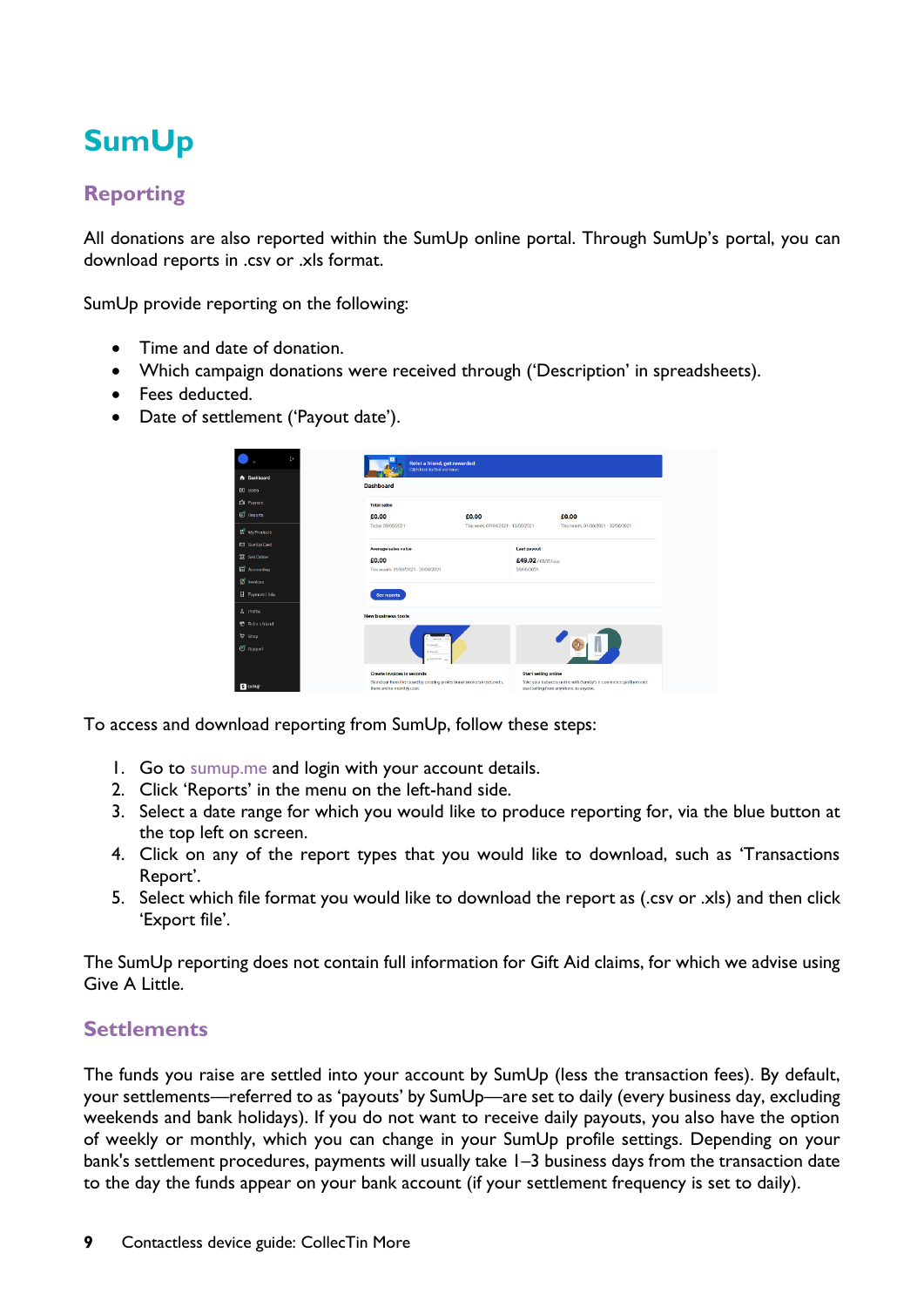# **Top Tips for Receiving Contactless Donations**

Once you have a contactless device, it will be worth spending time thinking through the points below to ensure you get the most out of it.

### **1. Location, Location, Location**

The perfect location will be where people can see your device and conveniently stop to donate! Make sure that where you set your device up also has the best possible internet connection, as well as a charging point if you would like the device to run for a long time.

### **2. Promote & Explain**

Eye-catching posters will help draw people's attention to the opportunity to give. Make sure that people know how to give, and the benefits of contactless giving. Perhaps someone could give a short notice during a service, with a demonstration of how to give.

### **3. Demonstrate impact, need, and trust**

A contactless device is a great mechanism for giving, but you also need to demonstrate the impact of someone's gift, what the need for the gift is, and why that person can trust that their gift will be stewarded well. It is key to share your story as a church to help connect in people's minds what their giving is enabling. Next to contactless units you could have leaflets which talk about the mission and vision of your church, any ministries you want to highlight, and how you serve your community. This would also be good information to display on your church website, if you have one, or on your church's A Church Near You page.



### **4. Thank People**

Gratitude is such an important part of valuing others' generosity, so make sure that you thank those who give. Make sure your promotional materials express your thanks for people's giving, however they have contributed to the mission and ministry of your parish. You can also personalise the thank you message that appears on screen after a donation is made.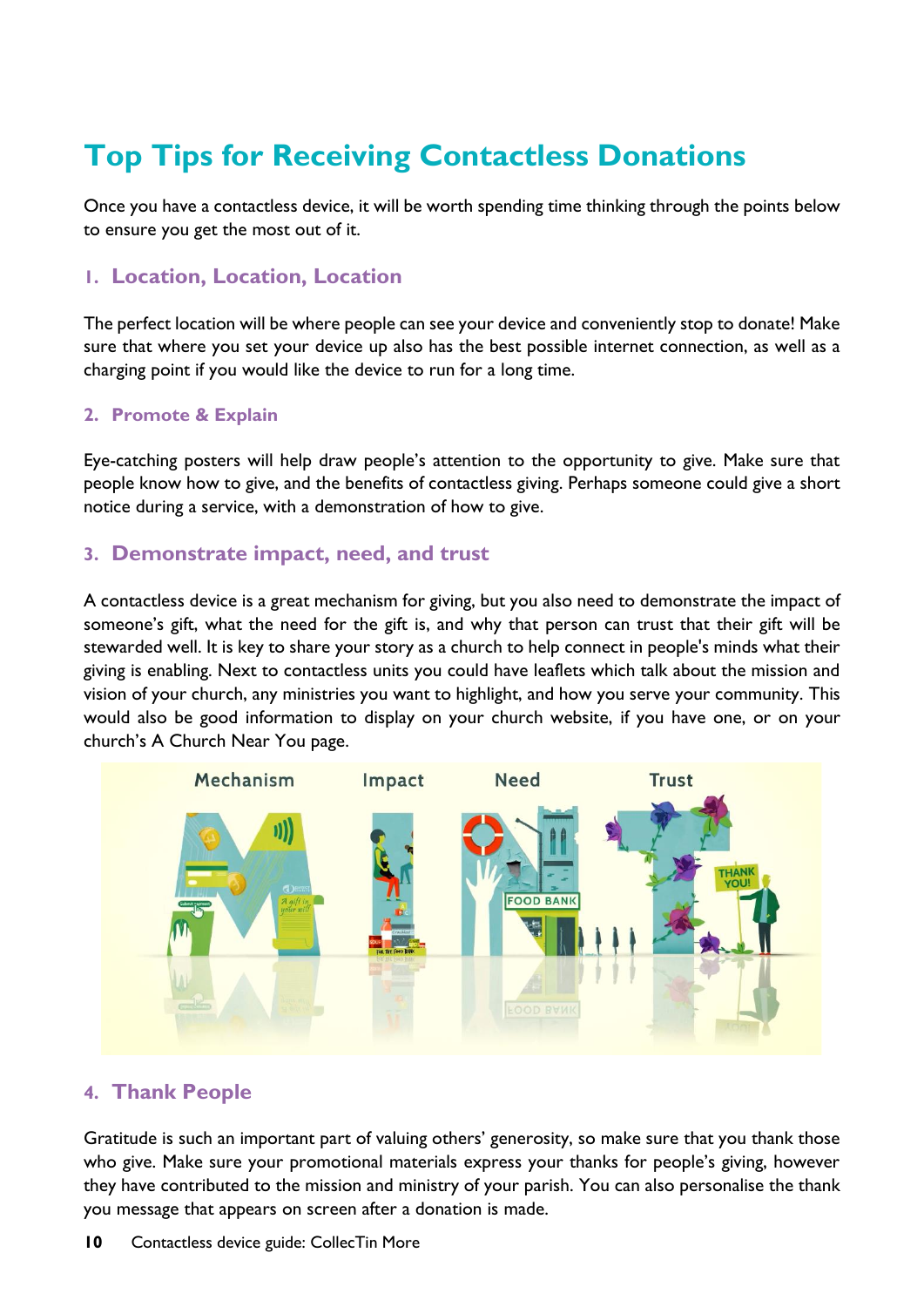# **FAQs**

### **What are the ongoing costs for a CollecTin More?**

There are no ongoing costs associated with operating the CollecTin More. The device uses Give A Little software; Premium membership for this is currently provided for free to Parish Buying members. Should this change in the future, you can choose to drop down to the Basic membership, which is free (NB: there is an annual donations cap of £1000 for the Basic membership).

### **What transaction fees does SumUp charge?**

SumUp charges a transaction fee of 1.1–1.3% on cardholder present payments (i.e., those made using the contactless device) and 1.95% for cardholder not present payment (i.e., those made online).

### **How can I secure the CollecTin More?**

The CollecTin More can be secured using the secure mount. This makes it suitable for leaving for unattended use. You can either secure the mount by attaching to a wall or by fixing it through the base to a tabletop.

The card reader will remain accessible under the lid while docked in the mount; if you are concerned about it being stolen, you may wish to stick it down with 3M adhesive tape. Bear in mind this will make it very difficult to get the card reader out should you wish to at some point in the future.

### **I am seeing lots of 'failed transactions' when I look at my donations record in Give A Little. What does this mean?**

A failed transaction simply means that someone has started the donation process but not completed it. This might be for a number of reasons, but it's common for people to interact with a device out of curiosity without much intention of making a donation. Seeing failed transactions on your donations reporting is normal and unlikely to indicate an issue with the device if you can see other donations have been made successfully.

### **Can I lock the screen?**

Swipe from the left of the screen to open the main menu and on that list there should be an option to 'Lock Menu'.

This will lock the device on the campaign that you've got running. To unlock the screen you have to login to the Give A Little website and go to the 'Devices' tab. Here you should be able to see your device, highlight it using the tick box on the left, then click on the 'Unlock Device' option at the top.

This option does not lock down the whole tablet, so the tablet settings are still technically accessible. It is possible to fully lock the device down by installing some additional software called Fully Kiosk, though this comes at an additional expense and will require someone reasonably techsavvy to install it. At present, most churches find this software isn't necessary for them. However if you would like to explore installing Fully Kiosk, please contact CollecTin for further information.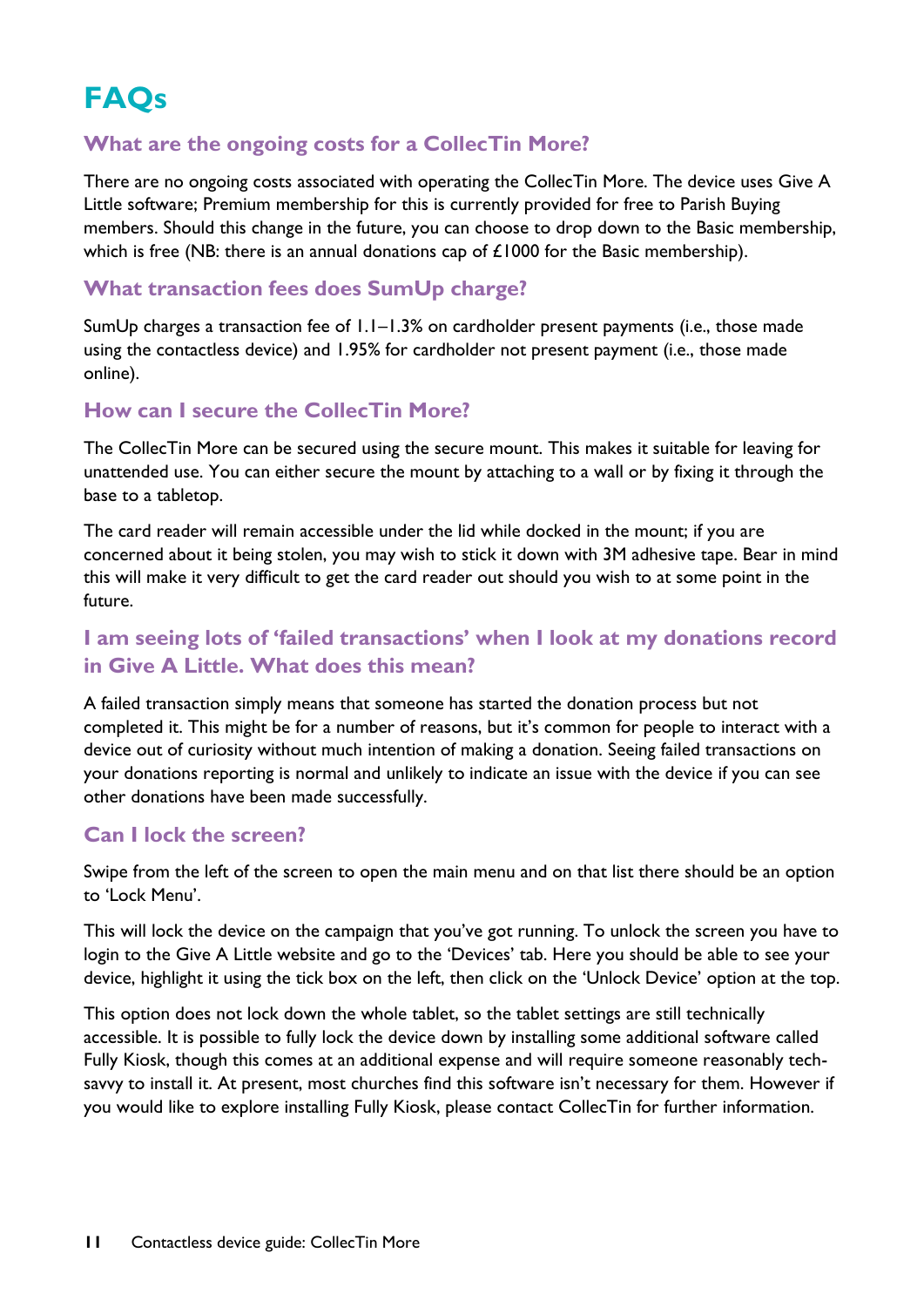# **Support**

### **Give A Little**

If you have an issue with the app, creating campaigns, or Gift Aid capture, please contact Give A Little by emailing [hello@givealittle.co.](mailto:hello@givealittle.co)

### **SumUp**

If you have any issues with SumUp, you can contact them by logging into your account online (at [sumup.me](http://www.sumup.me/)) and clicking 'Support' in the left-hand menu, or you can call the customer support team (Monday-Friday, 8am–7pm or Saturday, 8am–5pm).

Telephone: 020 3510 0160 | Email: [support@sumup.com](mailto:support@sumup.com)

### **CollecTin**

If you have a hardware issue, such as with the screen or battery, please contact CollecTin.

Telephone: 020 7645 3790 | Email: [support@collectin.com](mailto:support@collectin.com)

### **Here to help**

If you require any further support with digital giving tools, or would like to discuss any other matters around giving, please contact your diocesan Giving Advisor or the National Giving Team.

Details for Giving Advisors are available at: [https://www.churchofengland.org/resources/building](https://www.churchofengland.org/resources/building-generous-church/about-national-giving-team/diocesan-giving-advisors)[generous-church/about-national-giving-team/diocesan-giving-advisors.](https://www.churchofengland.org/resources/building-generous-church/about-national-giving-team/diocesan-giving-advisors)

The National team can be contacted on [giving@churchofengland.org.](mailto:giving@churchofengland.org)